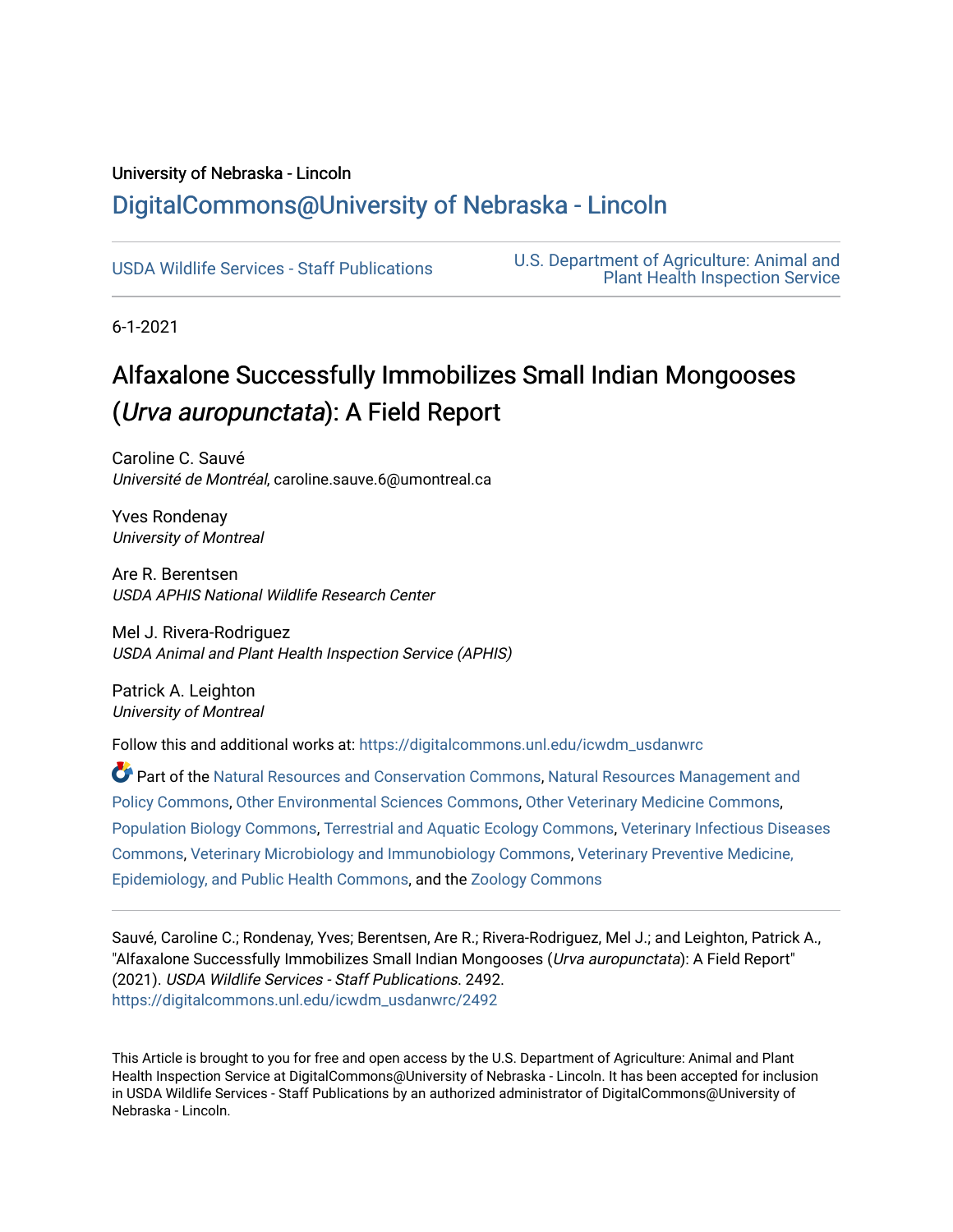From the Field



# Alfaxalone Successfully Immobilizes Small Indian Mongooses (Urva auropunctata): A Field Report

CAROLINE C. SAUVÉ,1 Faculté de médecine vétérinaire, Université de Montréal, 3200 Rue Sicotte, Saint‐Hyacinthe, QC J2S 2M2, Canada YVES RONDENAY, Faculté de médecine vétérinaire, Université de Montréal, 3200 Rue Sicotte, Saint‐Hyacinthe, QC J2S 2M2, Canada ARE R. BERENTSEN, United Sates Department of Agriculture, Animal and Plant Health Inspection Service, Wildlife Services, National Wildlife

Research Center, 4101 LaPorte Avenue, Fort Collins, CO 80521, USA MEL J. RIVERA‐RODRIGUEZ, United States Department of Agriculture, Animal and Plant Health Inspection Service, Wildlife Services,

602 Duncan Drive, Auburn, AL 36849, USA PATRICK A. LEIGHTON, Faculté de médecine vétérinaire, Université de Montréal, 3200 Rue Sicotte, Saint-Hyacinthe, OC J2S 2M2, Canada

ABSTRACT We investigated intramuscular administration of alfaxalone (5.3–10.0 mg/kg) as an immobilizing agent in free-ranging small Indian mongooses (Urva auropunctata) on the island of St. Kitts, West Indies. From 5–11 January 2020, we successfully immobilized 10 of 11 mongooses. Alfaxalone provided rapid onset (median  $= 3$  min) of immobilization. Mean duration of immobilization was  $16.8 \pm 3$  min. Mean recovery time was  $5.6 \pm 1$  min. There was no effect of dose administered on induction, anesthesia, or recovery times at the dose range used. We concluded that alfaxalone represents an effective alternative to dissociative agents for the immobilization of free‐ranging mongooses. Further studies are necessary to quantify alfaxalone effects on mongoose vital rates and blood parameters. © 2021 The Wildlife Society.

KEY WORDS alfaxalone, chemical immobilization, small Indian mongoose, Urva auropunctata, wildlife immobilization.

Immobilization of free‐ranging wildlife is carried out for a variety of management and conservation purposes such as disease surveillance, translocation, health monitoring, and other research objectives. However, immobilization of free‐ranging wild animals can be challenging as it is often conducted in remote locations and with limited availability of vital‐sign monitoring equipment. Upon immobilization, animal health status and body weight are generally unknown, suggesting that drugs used should have a wide safety margin, although rapid delivery of small volumes necessitates potent concentrated drugs (Fahlman 2008). Additionally, a drug with either an antagonist or short recovery time to full mobility may reduce potential predation following anesthesia.

The most commonly used anaesthetic drugs in wild carnivores are the dissociative anaesthetics ketamine and tiletamine combined with either a benzodiazepine (e.g., tiletaminezolazepam) or an alpha‐2‐agonist (e.g., ketamine‐xylazine or ketamine‐medetomidine; Fahlman 2008, Kreeger and Arnemo 2018). Although common protocols have been

Received: 14 April 2020; Accepted: 24 September 2020 Published: 21 June 2021

 $^1\!E$ -mail: [caroline.sauve.6@umontreal.ca](mailto:caroline.sauve.6@umontreal.ca)

demonstrated to be effective and relatively safe, dissociative anaesthetics are controlled substances in several countries, complicating use in international or transboundary studies. Moreover, in the context of frequent drug shortages, the veterinary field is encouraged to develop alternative protocols for routine procedures.

Alfaxalone is a synthetic neuroactive steroid that is approved for intravenous (IV) induction or maintenance of general anesthesia in cats and dogs (Rezende 2015). However, off-label use by the intramuscular (IM) route has been described in dogs, cats and rabbits (Huynh et al. 2015, Tamura et al. 2015a, b, Maney 2017, Cruz‐Benedetti et al 2018). Recently, IM administration of alfaxalone was reported to rapidly induce immobilization in reptiles (Kischinovsky et al. 2013, Hansen and Bertelsen 2013) and captive marmosets (Callithrix jacchus; Bakker et al. 2013).

Interspecific variation in response to drugs is common; therefore it is important that research be carried out for each species of interest to identify the most suitable drugs and dosages (Pearson et al. 1968). The small Indian mongoose (Urva auropunctata) is an opportunistic carnivore native to Southern Asia and parts of the Middle East that was introduced to a number of Caribbean and Pacific islands during the late 19th and early 20th centuries (Hinton and Dunn 1967, Nellis and Everard 1983). There is increasing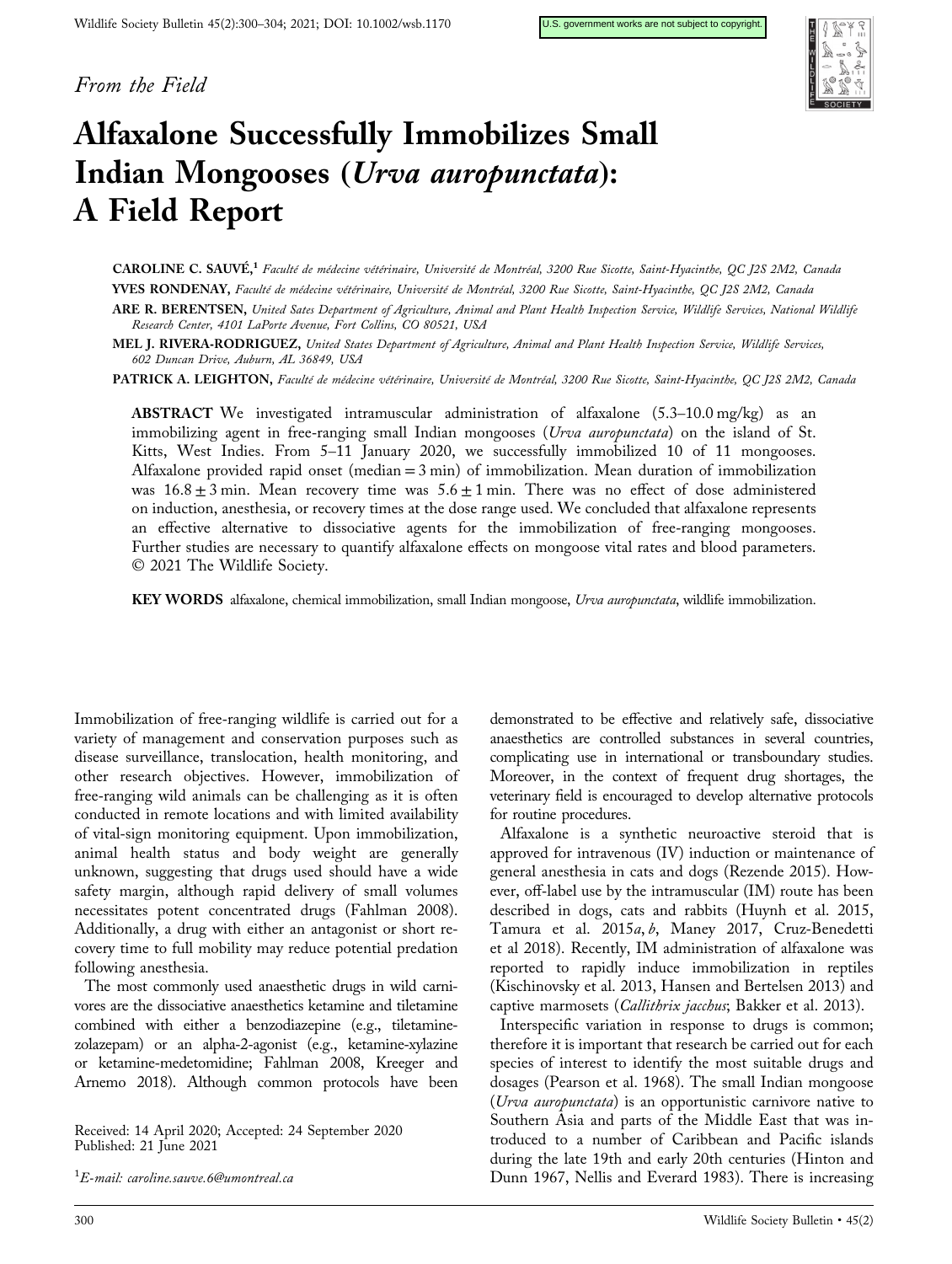interest in mongoose immobilization for research and management purposes, as mongooses represents a substantial threat to several native species in tropical ecosystems (Berentsen et al. 2017). Moreover, the small Indian mongoose is the principal wildlife reservoir for canine rabies in several Caribbean islands, representing a serious public health concern (Seetahal et al. 2018).

Mongooses are typically immobilized by IM injection of tiletamine‐zolazepam (5 mg/kg; e.g., Johnson et al. 2016) or a 50:1 mixture of ketamine:xylazine (Choudhary et al. 2013). The objective of our study was to assess whether alfaxalone, administered IM, could be a suitable alternative to dissociative agents for undertaking minor procedures such as morphological measurements and blood collection in free‐ranging small Indian mongooses.

#### STUDY AREA

We conducted our study from 5–11 January 2020, on the island of St. Kitts, West Indies. The study site was a  $0.5$ - $km<sup>2</sup>$  plot of subtropical dry forest dominated by small trees and shrubs including river tamarind (Leucaena leucocephala), Croton spp. and Acacia spp., with an understory of herbaceous plants such as buttonsage (Lantana involucrata), bull nettle (Cnodoscolus urens) and Guinea grass (Panicum maximum; Lindsay and Horwith 1999). The climate was tropical marine, with an average annual temperature of 27.8°C with little seasonal variation (CARICOM et al. 1993). Average annual rainfall was 1,625 mm, most of which occurs from August to November (CARICOM et al. 1993). St. Kitts is free from terrestrial rabies and no cases have been reported in mongooses or any other mammalian species (Seetahal et al. 2018).

#### METHODS

We live‐captured mongooses using cage traps (Tomahawk Live Trap, Hazelhurst, WI, USA) baited with canned tuna. Traps were baited daily in the morning and checked within 24 hours. Upon capture, we transferred mongooses into a conical canvas bag where they were physically restrained. We immobilized captured mongooses via intramuscular injection of alfaxalone (Alfaxan, Vetoquinol B.V., Breda, NL; 10 mg/mL) at a targeted dose of 6–12 mg/kg. The dose range was derived from intramuscular doses of 5 and 12 mg/kg reported for successful sedation in cats and marmosets, respectively (Bakker et al. 2013; Rodrigo‐Mocholi et al. 2018) and considering that wildlife species usually require higher doses than domestic animals due to the stress associated with handling (Fahlman 2008). Because animal weight could only be determined after immobilization, the handler estimated the dose volume based on animal size, and calculated the actual dose administered a posteriori. All capture, handling and immobilization procedures were approved by the Animal Use Ethics Committee of University of Montreal (CÉUA 19‐Rech‐1945).

After immobilization we collected morphological data including sex, weight  $(\pm 25 \text{ g})$ ; Ohaus 8004-MN spring scale, Parsippany, NJ) and nose-tail length  $(\pm 1 \text{ mm})$ ; soft tape measure) and inserted a Passive Integrated Transponder

(PIT) tag (Biomark APT12 FDX\_B, Boise, Idaho, USA) via subcutaneous injection for individual animal identification. We recorded induction, immobilization, and recovery times. We defined induction time as the time elapsed between injection and the loss of postural tonicity. Immobilization time was defined as the time elapsed between loss of postural tonicity and first return of muscle tonicity (e.g., limb movement or rigidity). Recovery time represented the time elapsed between resumption of muscle tonicity and regained ambulatory function. We collected up to 1.0 mL of blood by venipuncture of the cranial vena cava as described for ferrets (Briscoe and Syring 2004). Given the remote and rugged terrain of the study site, vital‐sign monitoring equipment was unavailable during immobilization, thus, specific vital parameters (e.g., blood pressure, oxygen saturation) could not be measured. However, animals were regularly observed for changes in respiration and ocular position, an indicator of depth of anesthesia, and verified every minute until recovery.

We assessed the effects of dose on immobilization duration using robust linear models using the MASS and sfsmisc packages in R (Venables and Ripley 2002, R Core Team 2019, Maechler 2020). Induction, immobilization and recovery times were response variables and dose administered was the fixed effect. Data was tested for normality using the Shapiro‐Wilk test and we present results as means ± standard errors (SE) for normally-distributed variables, and as median values otherwise. Statistical significance was determined at  $\alpha = 0.05$ .

#### RESULTS

We evaluated alfaxalone in 11 mongooses at doses ranging from 5.3 to 10.0 mg/kg, as calculated following administration once animals were immobilized and weighed. Alfaxalone resulted in successful immobilization of 10 of 11 mongooses. One mongoose demonstrated light sedation but retained muscle tone and voluntary movement until it walked away 20 mins post‐injection (Table 1). The 10 immobilized mongooses displayed ventromedial rotation of the eyeball throughout the immobilization phase, indicating an appropriate plane of anesthesia (Stage III, light to medium planes; Soma 1971). Median induction time was 3 min (range  $= 2-11$  min,  $n = 10$ ). Mean (SE) immobilization time was  $16.8$  (3) min (range  $= 4-38$  min), which was sufficient for all morphological measurements and biological sample (blood) collection to be performed. All immobilized animals fully recovered, with a mean (SE) recovery time of 5.6 (1) min (range  $= 0$ –14 min). Animal handling did not result in any detectable injury, and no adverse effect of alfaxalone administration was observed during the procedure or upon animal release. One mongoose was recaptured 2 days following alfaxalone administration and displayed no signs of injury or altered behaviour.

There was no effect of the dose administered on induction, immobilization or recovery times (Fig. 1) over the range of dosages used in our study. Median induction times were lower for males  $(2 \text{ min}, n = 4)$  than females  $(3 \text{ min}, n = 6)$ . Likewise, mean immobilization and recovery times were all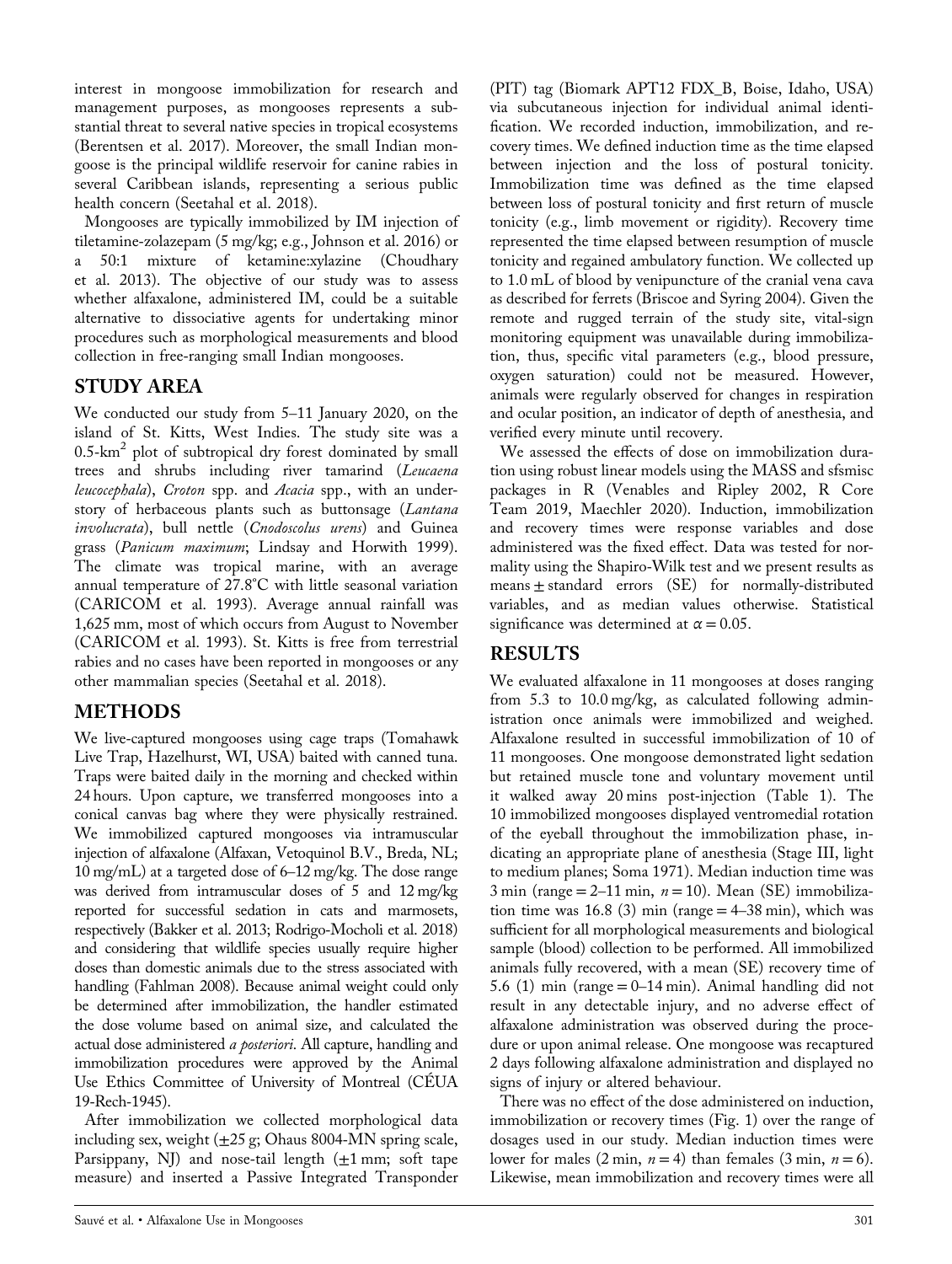| Table 1. Individual characteristics, dose administered and induction, immobilization and recovery times for 11 free-ranging small Indian mongooses |  |  |  |  |
|----------------------------------------------------------------------------------------------------------------------------------------------------|--|--|--|--|
| immobilized by intramuscular injection of alfaxalone (10 mg/mL) on the island of St. Kitts in January 2020.                                        |  |  |  |  |

| Date        | <b>Sex</b> | Weight $(g)$ | Dose volume<br>(mL) | Dose administered<br>(mg/kg) | <b>Induction time</b><br>(min) | <b>Immobilization time</b><br>(min) | Recovery time<br>(min) |
|-------------|------------|--------------|---------------------|------------------------------|--------------------------------|-------------------------------------|------------------------|
| 05 Jan 2020 | М          | 550          | 0.4                 | 7.27                         |                                | 18                                  | 8                      |
| 07 Jan 2020 | F          | 375          | 0.2                 | 5.33                         | NA                             | NA                                  | NA                     |
| 07 Jan 2020 | F          | 500          | 0.3                 | 6.00                         |                                | 20                                  | 14                     |
| 08 Jan 2020 | F          | 375          | 0.25                | 6.67                         |                                | 17                                  |                        |
| 08 Jan 2020 | F          | 425          | 0.25                | 5.88                         |                                | 10                                  |                        |
| 09 Jan 2020 | М          | 475          | 0.3                 | 6.32                         |                                |                                     |                        |
| 09 Jan 2020 | М          | 550          | 0.3                 | 5.45                         |                                | 16                                  |                        |
| 10 Jan 2020 | М          | 425          | 0.25                | 5.88                         |                                |                                     |                        |
| 10 Jan 2020 | F          | 450          | 0.3                 | 6.67                         |                                |                                     |                        |
| 11 Jan 2020 | F          | 300          | 0.3                 | 10.00                        |                                | 21                                  |                        |
| 11 Jan 2020 | F          | 425          | 0.3                 | 7.06                         |                                | 38                                  |                        |

lower for males  $(n = 4)$  than females  $(n = 6)$ . Sex-specific differences were not statistically significant (Table 2); however, sample size limited statistical power, thus, an effect of mongoose sex on immobilization and recovery times cannot be excluded.

#### DISCUSSION

Our study suggests that alfaxalone represents a potential alternative to dissociative agents for the chemical immobilization of wild small Indian mongooses. Alfaxalone resulted in successful immobilization of 10 of 11 of the animals tested. Alfaxalone has benefits compared with classic mongoose immobilization protocols (i.e., not a controlled substance in some countries, efficient as a single agent). However, unlike benzodiazepines and alpha‐2‐agonists



Figure 1. Alfaxalone dose (mg/kg) administered to free-ranging small Indian mongooses on the island of St. Kitts in January 2020, related to induction (grey circles), immobilization (black circles), and recovery (blue circles) times (min). No significant effect was found using linear regression for induction ( $t_8 = -0.23$ ,  $P = 0.82$ ), immobilization ( $t_8 = 0.96$ ,  $P = 0.34$ ), or recovery times ( $t_8$  = 0.61, P = 0.55), represented by grey, black and blue dashed lines, respectively.

present in drug combinations commonly used for wildlife immobilization, alfaxalone is not reversible. When used intravenously to induce anesthesia, alfaxalone is typically administered to effect. To effect administration is not possible when a drug is injected intramuscularly because of the increased delay of action associated with this route. It is therefore important to identify and use minimal effective doses. The lowest dose used in our study (5.3 mg/kg) appeared to be insufficient as it only induced partial immobilization, whereas doses at 5.45 mg/kg and up to 10.0 mg/kg successfully induced immobilization. Our dose range therefore represents a starting point to guide eventual dose‐response studies in mongooses, which are necessary to determine species specific optimal alfaxalone doses. In addition, dose volumes (0.5–1.2 mL/kg) must be taken into account when considering the IM use of alfaxalone. It is generally considered that IM administration should be limited to animals weighing less than 10 kg (Nieuwendijk 2011). Alfaxalone can also be used in combination with other drugs such as benzodiazepines and opioids to reduce dose volumes required (e.g. Lee et al. 2015).

No formal comparisons in induction, immobilization and recovery times were attempted between classic dissociative anaesthetics and alfaxalone in our study. However, it is our impression based on previous field observations that alfaxalone generally resulted in similar durations of the induction and immobilization phases, but a shorter recovery phase, than anaesthesia with tiletamine‐zolazepam. Although there was a delay between return of muscle tonicity and recovery of reflexes in all 10 mongooses successfully immobilized with alfaxalone in our study, the later phase of recovery was

Table 2. Mean  $(\pm 1 \text{ SE})$  immobilization and recovery times associated with the intramuscular injection of alfaxalone in female  $(n = 6)$  and male  $(n = 4)$  Indian mongooses on the island of St. Kitts in January 2020. The tstatistics, degrees of freedom (DF) and P-values shown are from Welch two sample t-test on means.

| Duration (min)         | Females | Males                                    |  | <i>t</i> -value DF <i>P</i> -value |
|------------------------|---------|------------------------------------------|--|------------------------------------|
| Immobilization<br>time |         | $18.3 + 3.7$ $11.6 + 1.6$ 0.71 7.28 0.50 |  |                                    |
| Recovery time          |         | $6.67 \pm 1.8$ $4.00 \pm 2.0$ 0.98 7.01  |  | 0.36                               |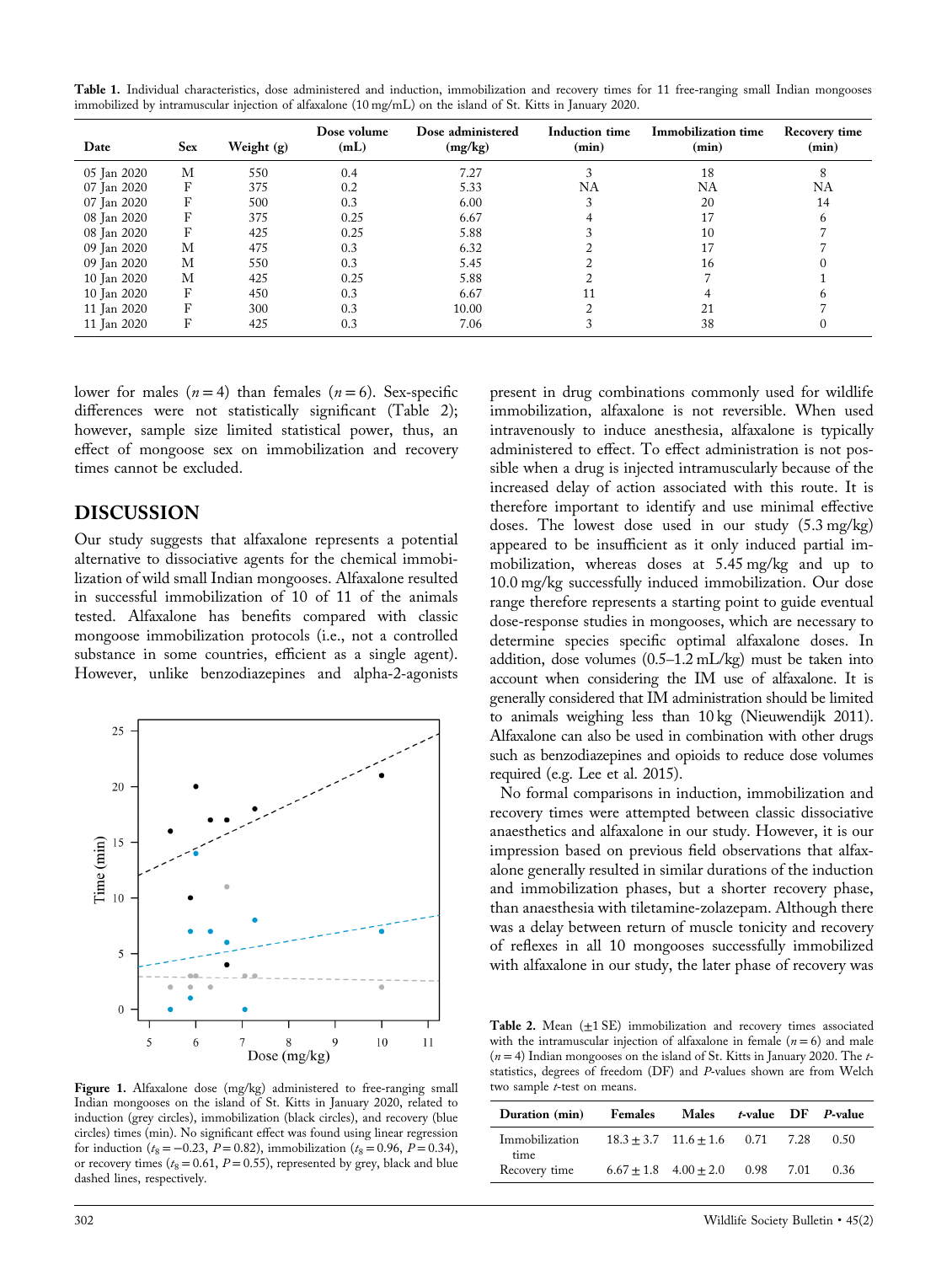rapid, with animals typically opening their eyes, regaining their righting reflex, and walking away within a few seconds. Our results were consistent with what has been reported in marmosets, in that alfaxalone (12 mg/kg) resulted in equivalent immobilization durations, but lower recovery times, than ketamine alone (100 mg/kg) or ketamine (25 mg/kg) combined with medetomidine (0.5 mg/kg) (Bakker et al. 2013).

The single mongoose that was not successfully immobilized received the lowest dose of alfaxalone administered in our study (5.3 mg/kg); however, other mongooses that received similar doses (5.45 and 5.89 mg/kg; Table 1) were successfully immobilized. We believe the failure of alfaxalone to immobilize this individual illustrates interindividual variation in response to the drug at the lower limit of the dose range used in our study. Injection of a second dose was not attempted because the mongoose was not sufficiently sedated to be weighed in order to calculate the required additional dose. In the dose range that successfully resulted in immobilization (5.45–10 mg/kg), induction, immobilization, and recovery times were not related to the dose administered, suggesting that alfaxalone clearance is rapid and not saturated at these doses in mongooses. Similarly, in dogs alfaxalone plasma clearance and volume of distribution did not differ between IV doses of 2 and 10 mg/kg (Ferré et al. 2006).

Our study represents an assessment of the efficacy of alfaxalone in immobilization of small Indian mongooses. Our study was opportunistic in nature and took place during a concurrent mongoose population density study. The study took place in remote and rugged field location accessible only on foot, prohibiting the transportation of equipment required to monitor vital parameters that would typically be performed in a more controlled laboratory setting. Nonetheless, basic parameters such as respiration, pulse (apex beat) and ocular position were monitored at 1 to 5‐min intervals, and no adverse effects on these parameters were observed. Therefore, additional studies conducted in a controlled environment comparing immobilization time for alfaxalone and the dissociative anaesthetics regularly used to immobilize mongooses are needed to optimize alfaxalone doses for use in mongooses. Likewise, alfaxalone effects on mongoose vital rates and blood parameters (e.g., indicators of muscle damage; Bakker et al. 2013) should be investigated. Additionally, increasing sample size would allow investigation of sex‐specific optimal doses. Although captive settings are ideal for such studies, one must be aware that free‐ranging animals may require higher doses than their captive relatives due to capture and handling induced stress (Fahlman 2008).

#### ACKNOWLEDGMENTS

We wish to thank the Ross University School of Veterinary Medicine for providing technical and logistical support, especially A. Conan. Our study was funded by the Natural Sciences and Engineering Research Council of Canada. Animal capture and handling was approved by the Animal Use Ethics Committee of University of Montreal (CÉUA

19‐Rech‐1945). We also thank P. Neuhaus (Associate Editor), A. Knipps (Editorial Assistant), and 2 anonymous reviewers for their helpful comments, which improved the manuscript.

#### LITERATURE CITED

- Bakker, J., J. J. Uilenreef, E. R. J. Pelt, H. P. M. Brok, E. J. Remarque, and J. A. M. Langermans. 2013. Comparison of three different sedative anaesthetic protocols (ketamine, ketamine‐medetomidine and alphaxalone) in common marmosets (Callithrix jacchus). BMC Veterinary Research 9:113. <[http://www.biomedcentral.com/1746](http://www.biomedcentral.com/1746-6148/9/113)-6148/9/113>. Accessed 16 Mar 2021.
- Berentsen, A. R., W. C. Pitt, and R. T. Sugihara. 2017. Ecology of the small Indian mongoose (Herpestes auropunctatus) in North America. Pages 251–267 in W. C. Pitt, J. C. Beasley, and G. W. Witmer, editors. Ecology and Management of Terrestrial Vertebrate Invasive Species in the United States. CRC Press, Boca Raton, FL, USA.
- Briscoe, J. A., and R. Syring. 2004. Techniques for emergency airway and vascular access in special species. Seminars in Avian and Exotic Pet Medicine 13:118–131.
- CARICOM (Caribbean community), FAO (Food and Agriculture Organization of the United Nations) and Official development assistance (ODA). 1993. National forestry action plan—St. Kitts and Nevis: executive summary. <[http://www.fao.org/3/x5650e/x5650e00.htm#](http://www.fao.org/3/x5650e/x5650e00.htm#Contents) [Contents](http://www.fao.org/3/x5650e/x5650e00.htm#Contents)>. Accessed 16 Mar 2021.
- Choudhary, S., U. Zieger, R. N. Sharma, A. Chikweto, K. P. Tiwari, L. R. Ferreira, S. Oliveira, L. J. Barkley, S. Kumar Verma, et al. 2013. Isolation and RFLP genotyping of Toxoplasma gondii from the mongoose (Herpestes auropunctatus) in Grenada, West Indies. Journal of Zoo and Wildlife Medicine 44:1127–1130.
- Cruz‐Benedetti, I. C., I. Bublot, T. Ribas, I. Fourel, C. Vogl, S. Dubois, M. Milani, K. K. Ida, and K. Portier. 2018. Pharmacokinetics of intramuscular alfaxalone and its echocardiographic, cardiopulmonary and sedative effects in healthy dogs. PLoS One 13:e0204553.
- Fahlman, A. 2008. Advances in wildlife immobilisation and anaesthesia. Dissertation. Swedish University of Agricultural Sciences, Uppsala, Sweden.
- Ferré, P. J., K. Pasloske, T. Whittem, M. G. Ranasinghe, Q. Li, and H. Lefebvre. 2006. Plasma pharmacokinetics of alfaxalone in dogs after an intravenous bolus of Alfaxan‐CD RTU. Veterinary Anaesthesia and Analgesia 33:229–236.
- Hansen, L. L., and M. Bertelsen. 2013. Assessment of the effects of intramuscular administration of alfaxalone with and without medetomidine in Horsfield's tortoises (Agrionemys horsfieldii). Veterinary Anaesthesia and Analgesia 40:e68–e75.
- Hinton, H. E., and A. M. Dunn. 1967. Mongooses: their natural history and behaviour. Oliver and Boy, London, UK.
- Huynh, M., S. Poumeyrol, C. Pignon, G. Le Teuff, and L. Zolberstein. 2015. Intramuscular administration of alfaxalone for sedation in rabbit. Veterinary Record 176:255.
- Johnson, S. R., A. R. Berentsen, C. Ellis, A. Davis, and K. C. Vercauteren. 2016. Estimates of small Indian mongoose densities: implications for rabies management. Journal of Wildlife Management 80:37–47.
- Kischinovsky, M., A. Duse, T. Wang, and M. F. Bertelsen. 2013. Intramuscular administration of alfaxalone in red-eared sliders (Trachemys scripta elegans)-effects of dose and body temperature. Veterinary Anaesthesia and Analgesia 40:13–20.
- Kreeger, T. J., and J. M. Arnemo. 2018. Handbook of wildlife chemical immobilization. Fifth edition. Published by authors.
- Lee, J., S. Sush, and C. Hyun. 2015. Cardiorespiratory and anesthetic effects produced by the combination of butorphanol, medetomidine and alfaxalone administered intramuscularly in Beagle dogs. Journal of Veterinary Medical Science 77:1677–1680.
- Lindsay, K., and B. Horwith. 1999. A vegetation classification of St. Kitts and Nevis: implications for conservation. Nevis Historical and Conservation Society and St. Christopher Heritage Society. <[http://www.](http://www.globalislands.net/userfiles/nevis_3.pdf) [globalislands.net/user](http://www.globalislands.net/userfiles/nevis_3.pdf)files/nevis\_3.pdf>. Accessed 16 Mar 2021.
- Maechler, M. 2020. sfsmisc: utilities from 'Seminar fuer Statistik' ETH Zurich. R package version 1.1‐5. <[https://CRAN.R](https://CRAN.R-project.org/package=sfsmisc)-project.org/ [package](https://CRAN.R-project.org/package=sfsmisc)=sfsmisc>. Accessed 16 Mar 2021.